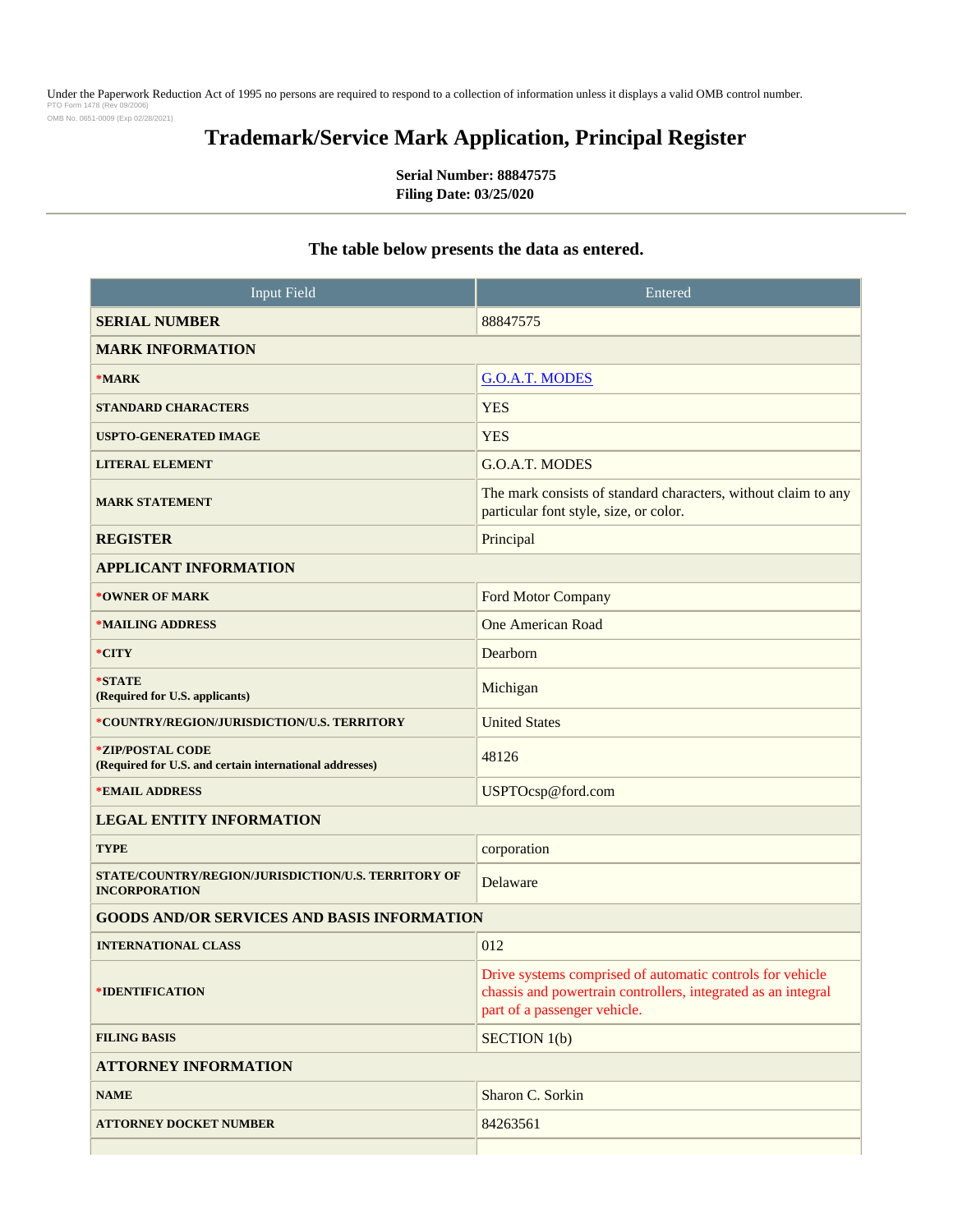| <b>ATTORNEY BAR MEMBERSHIP NUMBER</b>                | <b>XXX</b>                      |
|------------------------------------------------------|---------------------------------|
| YEAR OF ADMISSION                                    | <b>XXXX</b>                     |
| U.S. STATE/COMMONWEALTH/TERRITORY                    | XX                              |
| <b>FIRM NAME</b>                                     | Ford Global Technologies, LLC   |
| <b>INTERNAL ADDRESS</b>                              | Suite 800, Fairlane Plaza South |
| <b>STREET</b>                                        | 330 Town Center Drive           |
| <b>CITY</b>                                          | Dearborn                        |
| <b>STATE</b>                                         | Michigan                        |
| COUNTRY/REGION/JURISDICTION/U.S. TERRITORY           | <b>United States</b>            |
| <b>ZIP/POSTAL CODE</b>                               | 48126                           |
| <b>PHONE</b>                                         | 313-322-1352                    |
| <b>EMAIL ADDRESS</b>                                 | tmdocket@ford.com               |
| <b>CORRESPONDENCE INFORMATION</b>                    |                                 |
| <b>NAME</b>                                          | Sharon C. Sorkin                |
| PRIMARY EMAIL ADDRESS FOR CORRESPONDENCE             | tmdocket@ford.com               |
| <b>SECONDARY EMAIL ADDRESS(ES) (COURTESY COPIES)</b> | nnahorsk@ford.com               |
| <b>FEE INFORMATION</b>                               |                                 |
| <b>APPLICATION FILING OPTION</b>                     | <b>TEAS Standard</b>            |
| <b>NUMBER OF CLASSES</b>                             | $\mathbf{1}$                    |
| <b>APPLICATION FOR REGISTRATION PER CLASS</b>        | 275                             |
| *TOTAL FEES DUE                                      | 275                             |
| *TOTAL FEES PAID                                     | 275                             |
| <b>SIGNATURE INFORMATION</b>                         |                                 |
| <b>SIGNATURE</b>                                     | /Sharon C. Sorkin/              |
| <b>SIGNATORY'S NAME</b>                              | Sharon C. Sorkin                |
| <b>SIGNATORY'S POSITION</b>                          | <b>Chief Trademark Counsel</b>  |
| <b>SIGNATORY'S PHONE NUMBER</b>                      | 313-322-1352                    |
| <b>DATE SIGNED</b>                                   | 03/25/2020                      |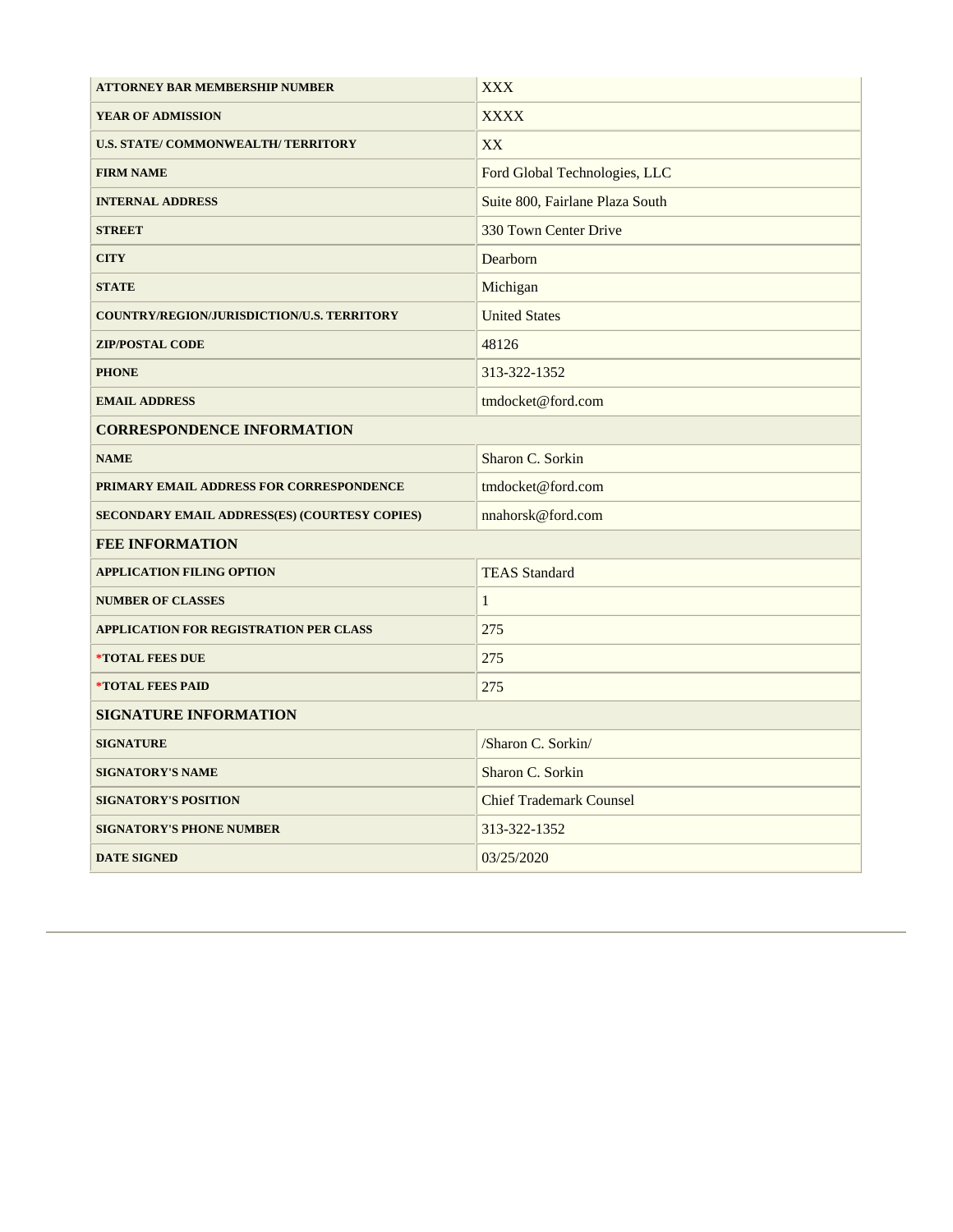Under the Paperwork Reduction Act of 1995 no persons are required to respond to a collection of information unless it displays a valid OMB control number. PTO Form 1478 (Rev 09/2006) OMB No. 0651-0009 (Exp 02/28/2021)

### **Trademark/Service Mark Application, Principal Register**

**Serial Number: 88847575 Filing Date: 03/25/020**

#### **To the Commissioner for Trademarks:**

**MARK:** G.O.A.T. MODES (Standard Characters, see [mark](../APP0002.JPG))

The literal element of the mark consists of G.O.A.T. MODES. The mark consists of standard characters, without claim to any particular font style, size, or color.

The applicant, Ford Motor Company, a corporation of Delaware, having an address of One American Road Dearborn, Michigan 48126 United States USPTOcsp@ford.com

requests registration of the trademark/service mark identified above in the United States Patent and Trademark Office on the Principal Register established by the Act of July 5, 1946 (15 U.S.C. Section 1051 et seq.), as amended, for the following:

International Class 012: Drive systems comprised of automatic controls for vehicle chassis and powertrain controllers, integrated as an integral part of a passenger vehicle.

Intent to Use: The applicant has a bona fide intention, and is entitled, to use the mark in commerce on or in connection with the identified goods/services.

The owner's/holder's proposed attorney information: Sharon C. Sorkin. Sharon C. Sorkin of Ford Global Technologies, LLC, is a member of the XX bar, admitted to the bar in XXXX, bar membership no. XXX, is located at

 Suite 800, Fairlane Plaza South 330 Town Center Drive Dearborn, Michigan 48126 United States 313-322-1352(phone) tmdocket@ford.com

The docket/reference number is 84263561.

Sharon C. Sorkin submitted the following statement: The attorney of record is an active member in good standing of the bar of the highest court of a U.S. state, the District of Columbia, or any U.S. Commonwealth or territory.

The applicant's current Correspondence Information:

Sharon C. Sorkin

 PRIMARY EMAIL FOR CORRESPONDENCE: tmdocket@ford.com SECONDARY EMAIL ADDRESS(ES) (COURTESY COPIES): nnahorsk@ford.com

**Requirement for Email and Electronic Filing:** I understand that a valid email address must be maintained by the applicant owner/holder and the applicant owner's/holder's attorney, if appointed, and that all official trademark correspondence must be submitted via the Trademark Electronic Application System (TEAS).

A fee payment in the amount of \$275 has been submitted with the application, representing payment for 1 class(es).

#### **Declaration**

**Basis:**

#### **If the applicant is filing the application based on use in commerce under 15 U.S.C. § 1051(a):**

- The signatory believes that the applicant is the owner of the trademark/service mark sought to be registered;
- The mark is in use in commerce and was in use in commerce as of the filing date of the application on or in connection with the goods/services in the application;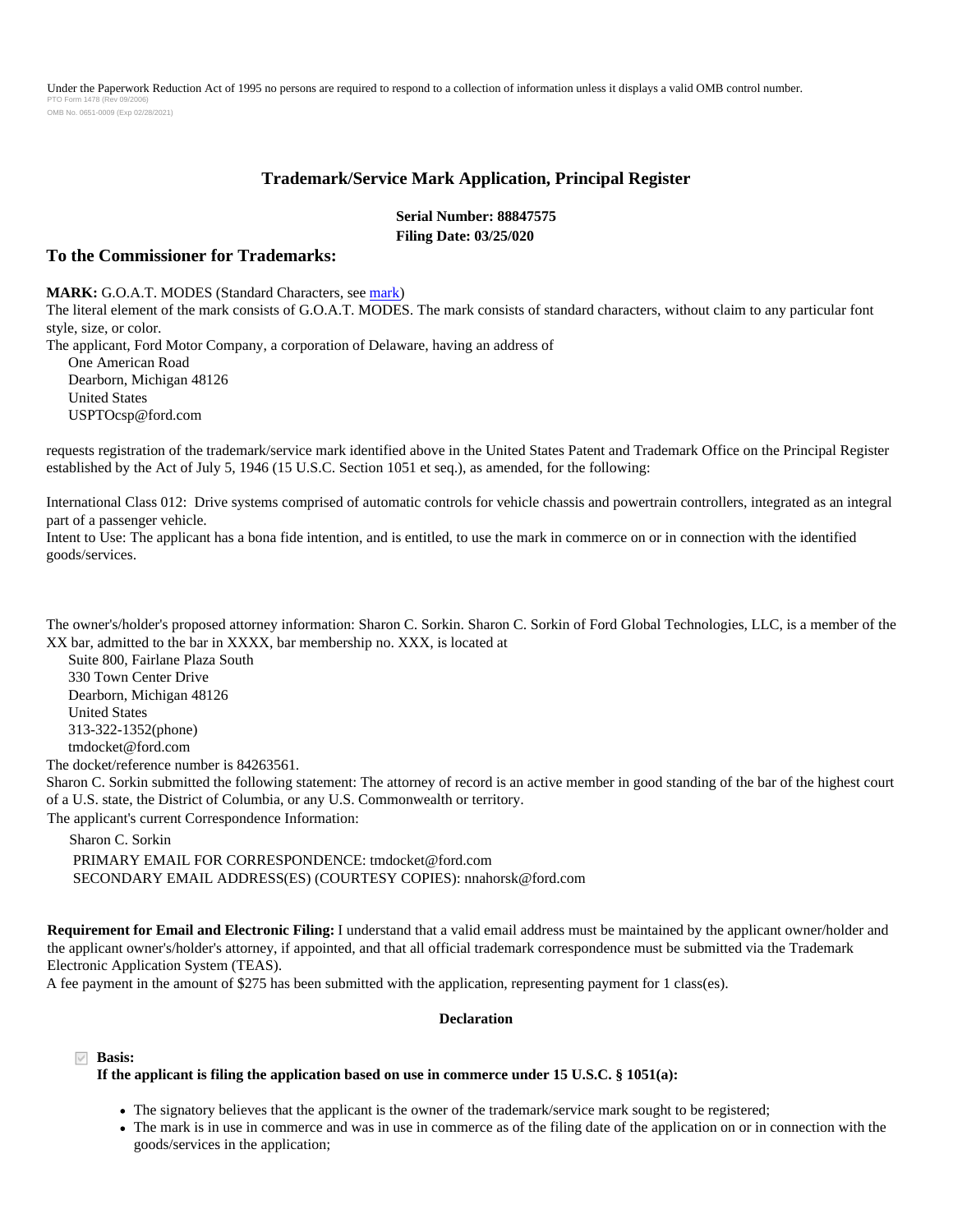- The specimen(s) shows the mark as used on or in connection with the goods/services in the application and was used on or in connection with the goods/services in the application as of the application filing date; and
- To the best of the signatory's knowledge and belief, the facts recited in the application are accurate.

#### **And/Or**

#### **If the applicant is filing the application based on an intent to use the mark in commerce under 15 U.S.C. § 1051(b), § 1126(d), and/or § 1126(e):**

- The signatory believes that the applicant is entitled to use the mark in commerce;
- The applicant has a bona fide intention to use the mark in commerce and had a bona fide intention to use the mark in commerce as of the application filing date on or in connection with the goods/services in the application; and
- To the best of the signatory's knowledge and belief, the facts recited in the application are accurate.
- $\blacksquare$  To the best of the signatory's knowledge and belief, no other persons, except, if applicable, concurrent users, have the right to use the mark in commerce, either in the identical form or in such near resemblance as to be likely, when used on or in connection with the goods/services of such other persons, to cause confusion or mistake, or to deceive.
- $\triangledown$  To the best of the signatory's knowledge, information, and belief, formed after an inquiry reasonable under the circumstances, the allegations and other factual contentions made above have evidentiary support.
- The signatory being warned that willful false statements and the like are punishable by fine or imprisonment, or both, under 18 U.S.C. § 1001, and that such willful false statements and the like may jeopardize the validity of the application or submission or any registration resulting therefrom, declares that all statements made of his/her own knowledge are true and all statements made on information and belief are believed to be true.

#### **Declaration Signature**

Signature: /Sharon C. Sorkin/ Date: 03/25/2020 Signatory's Name: Sharon C. Sorkin Signatory's Position: Chief Trademark Counsel Payment Sale Number: 88847575 Payment Accounting Date: 03/25/2020

Serial Number: 88847575 Internet Transmission Date: Wed Mar 25 16:52:08 ET 2020 TEAS Stamp: USPTO/BAS-XX.XX.XXX.XXX-2020032516520837 3677-88847575-710a2e49f965f05f62a128b241 3684ddd1e9c38275666449c1e9d42565d3d131-D A-52089889-20200325160620305454